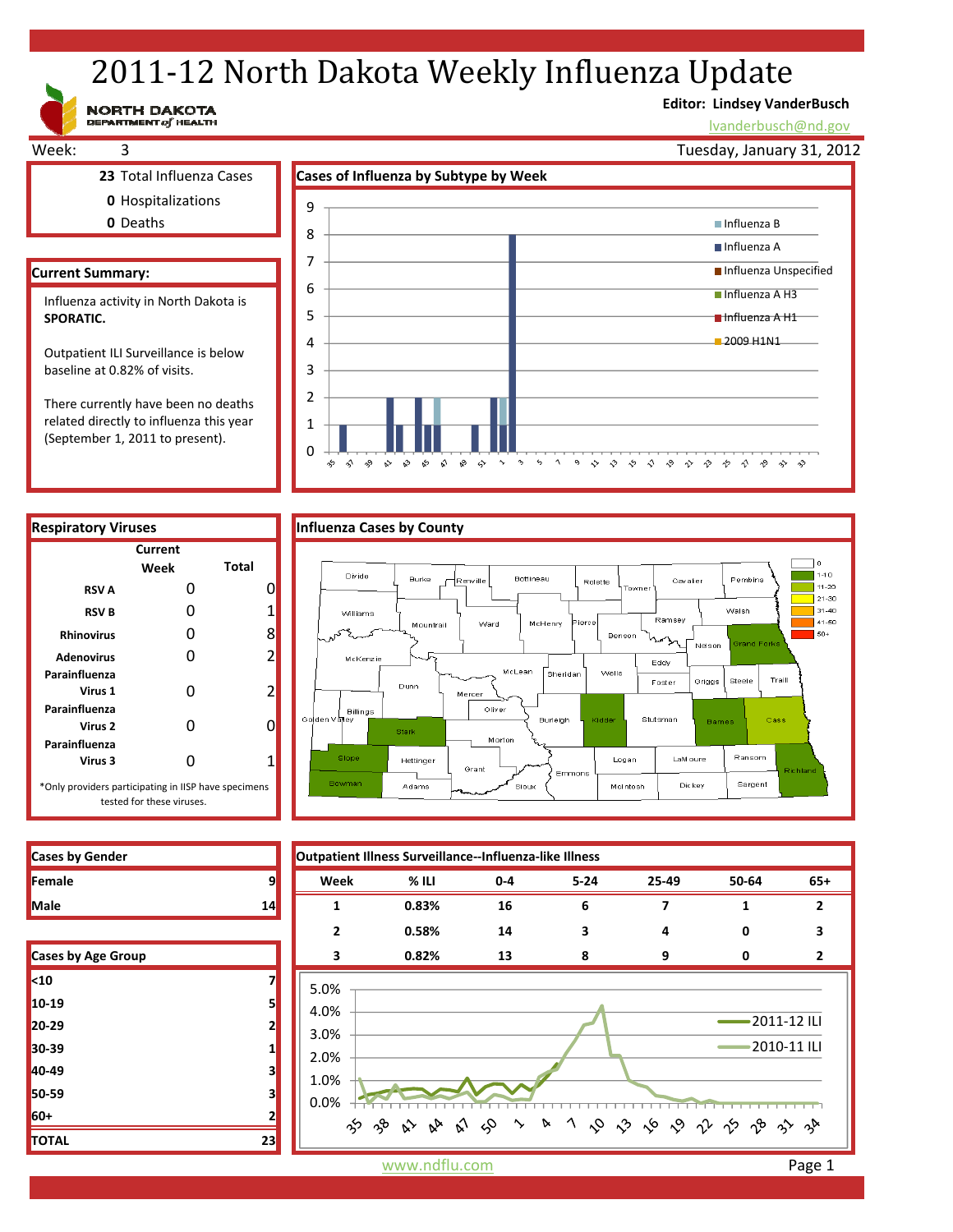# 2011-12 North Dakota Weekly Influenza Update

NORTH DAKOTA<br>DEPARTMENT of HEALTH





\*These data do not represent all laboratory results for influenza.



Tuesday, January 31, 2012

# **North Dakota School Surveillance:**

**‐‐ 4 Schools Reporting**

**‐‐ Percent Absent due to illness for this week is well below what would be considered significant absenteeism.**

**‐‐ If your school would be willing to particiapte in our surveillance, please contact Lindsey VanderBusch, lvanderbusch@nd.gov.**

# **Sentinel Laboratory Surveillance**

**‐‐ 15 North Dakota Laboratories Reporting**

**‐‐ The number of percent positive on influenza tests remains low.**

**‐‐ Reminder, when influenza activity is low, the positive predictive value of the tests are low. This means that the possiblity of false positives are high.**